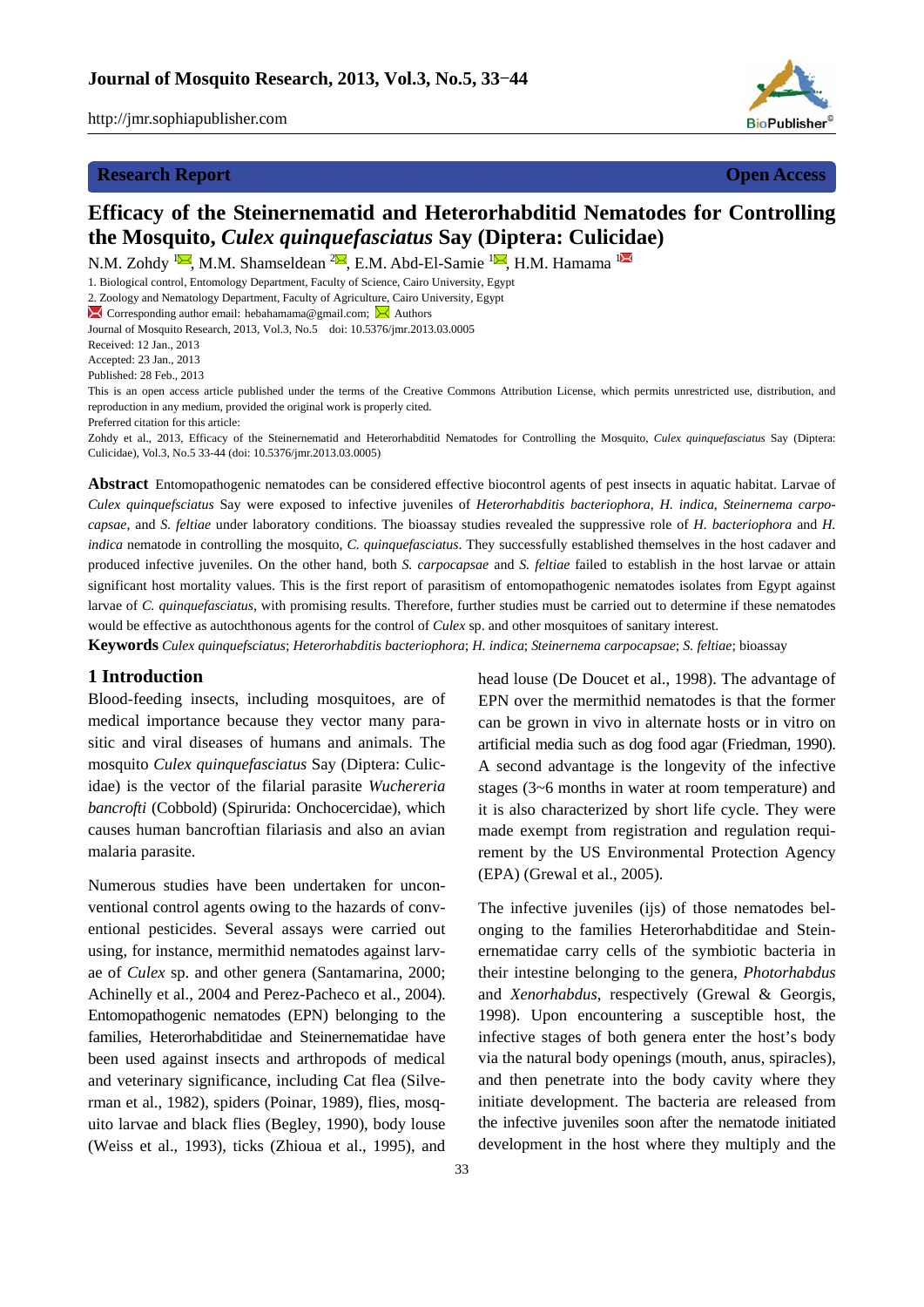

host insect dies rapidly within 2~3 days (Poinar, 1990; Wang and Bedding, 1996). Upon death of the insect, the bacteria digest the host tissues, providing nourishment needed for the nematode to successfully reproduce and provide conditions for the nematode multiplication (Burnell and Stock, 2000; Park et al., 2004). In addition, the bacterial cells produce antibiotics that protect the host cadaver from saprophytes and scavengers (Boemare, 2002; Hazir, 2004). The infective juveniles of the next generations leave the cadaver and enter the environment seeking for infecting new host (Kaya and Gaugler, 1993).

Studies on the potential of the entomopathogenic nematodes for the control of mosquitoes are rare. Welch & Bronskill (1962), Dadd (1971) and Poinar & Kaul (1982) were the first to study the potentiality of the rhabditoid nematode and its associative bacterium against mosquitoes. Recently, a laboratory colony of the mosquito, *C. apicinus* was parasitized by the nematode *S. rarum* (Cagnolo & Walter, 2010).

The fitness of a parasite can be adversely affected by increasing population density within the host. This has been noted in vertebrate intestinal helminthes, and mermithid nematodes in mosquito larvae. Density dependent effects on parasite include reduced fecunddity, increased mortality, change in sex ratio, reduction in adult size, increased generation time and reduced oviposition (Selvan & Muthukrishnan, 1988). Although all entomopathogenic nematodes have the same general life histories, species difference in host utilization (Selvan & Blackshaw, 1990) and reproductive strategies (Poinar, 1990) may influence the nematode response to increasing density.

The present investigation aimed to evaluate and compare virulence of four nematode species belonging to the genera, *Heterorhabditis* and *Steinernema* against *Culex quinquefasciatus* larvae and to estimate the different factors that can improve the beneficial traits of the infective juveniles.

# **2 Materials & Methods 2.1 Insects**

The mosquitoes, *Culex quinquefasciatus* were kindly supplied by Prof. Dr. Fatma Kamel Adham, Faculty of Science, Cairo University, Giza, Egypt.

#### **2.2 Nematode isolates**

The nematode isolates representing four species, *Heterorhabditis bacteriophora* (HB), *Heterorhabditis indica* (HI), *Steinernema carpocapsae* (SC), *Steinernema feltiae* (SF) were supplied by Prof. Dr. Muhammed Mostafa Shamseldean, Zoology and Nematology Department, Applied Center of Entomonematode, (ACE), Faculty of Agriculture, Cairo University, Giza, Egypt. They were mass reared according to Bedding & Akhurst (1975) using last instar larvae of the greater wax moth, *Galleria mellonella*.

# **2.3 Susceptibility to EPN**

The one-on-one assay according to Miller (1989) was used with some modifications related to the water habitat of the mosquito larvae. *C. quinquefasciatus* 4<sup>th</sup> instar larvae were placed individually in a 1.5 cm diameter plates (24-well plates). Each well contained only one infective juvenile of the four tested nematode species in distilled water. Each treatment consisted of 20 replicates and repeated 3 times (n=60). The plates were incubated at 25℃ in the darkness. Mortality records were taken after 72 h and corrected according to Abbot's formula (Abbott, 1925) versus a control treatment contained only *Culex* larvae in distilled water.

## **2.4 Infective juvenile virulence**

The virulence of the infective juveniles of *H. bacteriophora* and *H. indica* was estimated in relation to: a- The exposure period. b- Concentration of the infective juveniles (Dose res- ponse).

#### **2.5 Exposure period assay**

In this assay, both of nematode invasion ability and host larval mortality were evaluated in response to varying exposure periods. Fifty  $4<sup>th</sup>$  instar mosquito larvae were exposed to infective juveniles of the different nematode species in 9 cm diameter Petri-dish half filled with distilled water containing the desired infective juvenile concentration. There were three replicates per treatment. Different batches of nematodes and insects were used for each replicate. Controls contained only mosquito larvae in distilled water. 1500 infective juveniles of *H. bacteriophora* and *H. indica* nematode were incubated at 25℃ in the dark with host larvae for 6,9,12,24 and 48 hr. After each exposure time, the insect larvae were washed from nematode and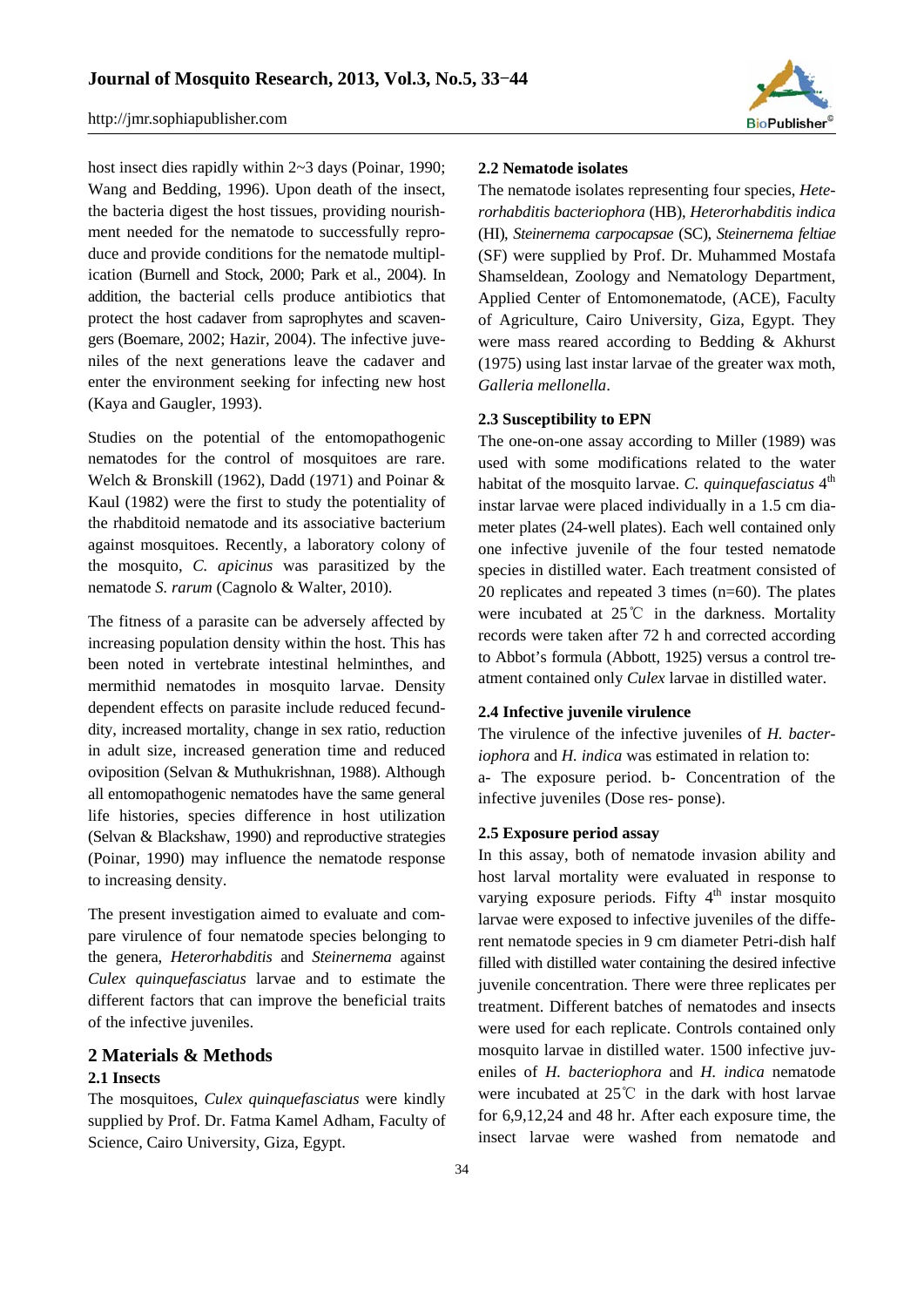

transferred to new Petri dishes and were incubated for further 72 hr. The Percentage of larval mortalities was determined and the number of nematodes present in each cadaver was determined by dissection after 3,6,9 and 12 hr according to Mauleon et al.(1993).

### **2.6 Dose response assay**

In the present assay, the effect of different concentrations of infective juvenile nematodes of *H. bacteriophora* and *H. indica* on the mortality of  $4<sup>th</sup>$  instar mosquito larvae was monitored and  $LC_{50}$  values were calculated for both nematode species. The nematode concentrations used include 0 (control),100,150,200, 250 and 300 ij/larva. The insect mortality was recorded 48 hr post-inoculation.

To study the effect of host larval instar on infection by nematode and hence the resulted host mortality, the experiment was repeated using younger host instar larvae  $(2<sup>nd</sup>, 3<sup>rd</sup>)$  using the infective juveniles of *H*. *bacteriophora*.

### **2.7 Nematode fecundity**

Infective juvenile production was used as an indirect measure to first-generation nematode fecundity. The used nematode concentrations were (50,100,150,200, 250 and 300 ij/larva). Host cadavers (three replicates) were transferred to individual White dishes (Woodring & Kaya, 1988). All infective juveniles that emerged from a single host at 48, 72 and 96 hr post exposure were collected and counted.

The first generation of *H. bacteriophora* and *H. indica* within the host is represented by hermaphrodites. Because body length is correlated with fecundity (Selvan et al., 1993), the total length of 12 hermaphrodites at variable infective juvenile concentrations (50, 100,150,200,250 and 300 ij/larva) was measured at 48, 72 and 96 hr post exposure. The control value (0 nematode in host) is based on hermaphrodite length that emerged from the rearing host, *Galleria mellonella* larvae. Since both species showed similar recovery pattern, only *H. bacteriophora* was selected in this assay. Infective juvenile length was also measured for each concentration. Prior to measurements, nematodes were heat killed on a glass slide.

#### **2.8 Statistical analyses**

In bioassay studies, host larval mortalities were calculated according to Abbott (1925). Values of  $LC_{50}$  and LT 50 were calculated according to Finney (1971) using Probit analysis (SPSS, v11). Hermaphrodite length and female fecundity were analyzed by general linear models procedures. There were five replicates per treatment.

All comparisons were made at the 0.05 level of significance. Data were presented as means ± standard error. Comparisons by means were done by student t-test and one-way analysis of variance.

# **3 Results and Analysis**

# **3.1 Susceptibility to EPN**

A significant increase in host larval mortality was achieved by using both *Heterorhabditis* species, where *H. bacteriophora* was significantly more virulent than *H. indica* (P≤0.05) (Figure 1). Both *Heterorhabditis* species raised the host mortality levels above the normal control values by a magnitude of 2~4 times. In contrast, the mortality levels did not exceed 7% in case of using both *Steinernema* strains, with no significant differentce in host mortality between both strains ( $P \ge 0.05$ ). The host mortality levels achieved by applying both *Steinernema sp*. were nearly doubled when *H. indica* was used. In the same time, *H. bacteriophora* was proved to be the most virulent species, where the recorded host mortality levels were 2 times the mortality values ach-



Figure 1 The percentage mortality of *C. quinquefasciatus* larvae following exposure for 72 hr to individual ijs of *H. bacteriophora* (=HB), *H. indica* (=HI), *S. carpocapsae* (=SC) and *S. feltiae* (=SF) in the one-on-one assay. Means with the same letter are not significantly different ( $P \ge 0.05$ )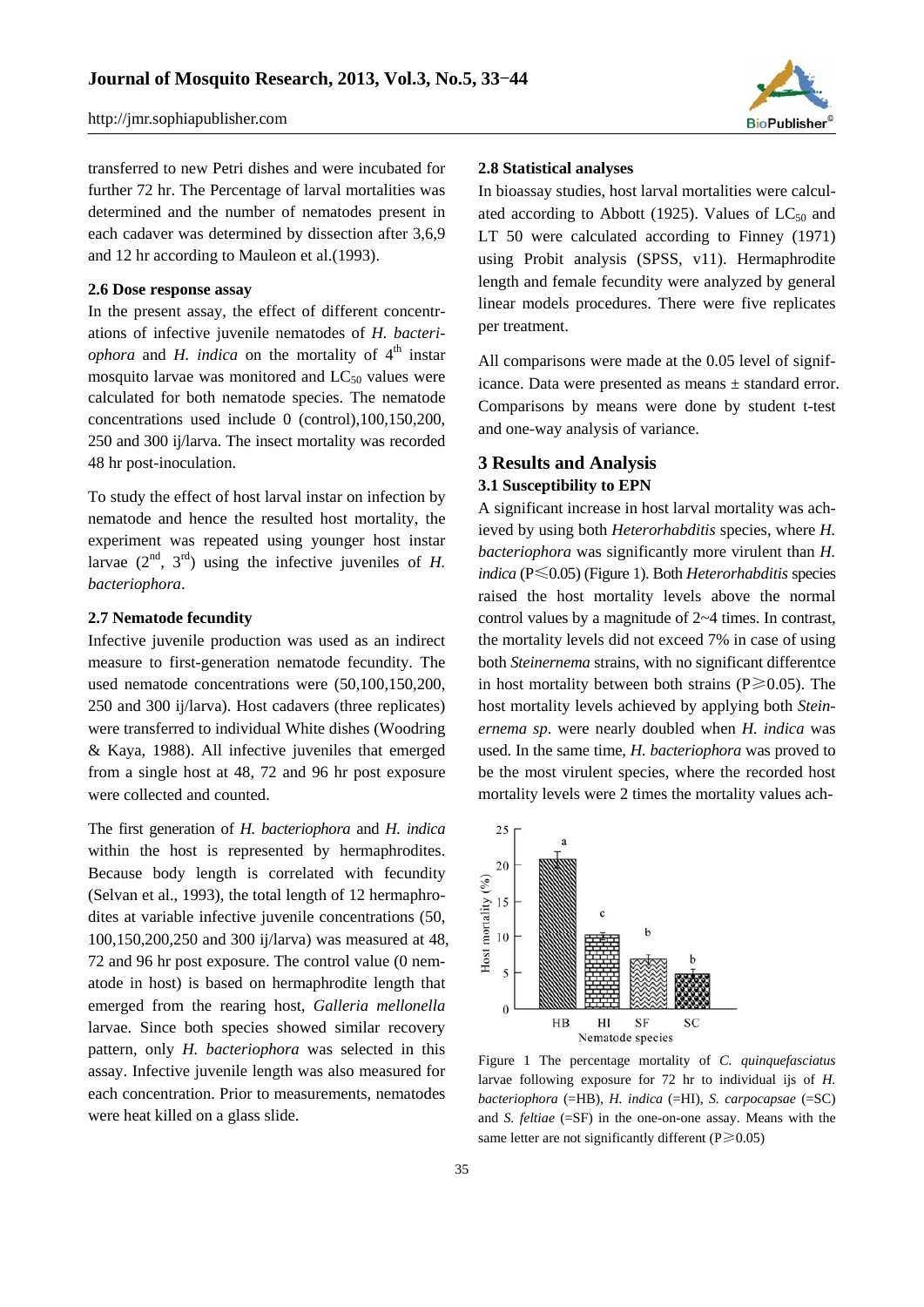

ieved by *H. indica* and 3~4 times the mortality values achieved by *S. feltiae* and *S. carpocapsae*, respectively.

When using *Steinernema* species, nematode individuals were melanized and were obviously seen through the host cuticle (Figure 2). In contrast, *Heterorhabditis* species successfully completed their life cycle within the host larvae till adult stage (Figure 3) and infective juvenile emergence. For this reason, only *Heterorhabditis* species were used to estimate their role in controlling the mosquito larvae.



Figure 2 *Culex quinquefasciatus* larvae showing the melanized *Steinernema carpocapsae* nematode in thorax and abdomen



Figure 3 *Culex quinquefasciatus* larvae showing the adult stage of *Heterorhabditis bacteriophora* in head and thorax (showed by an arrow)

## **3.2 Exposure period assay**

Increasing the exposure period from 3~12 hr resulted in a significant increase in nematode entry to the host in both *H. bacteriophora* and *H. indica* (r=0.97,  $P \leq$ 0.01), (Figure 4), but the difference between numbers of *H. bacteriophora* juveniles and those of *H. indica* was not quite significant during the first 3 hr of incubation ( $P \ge 0.05$ ). The difference between them becomes more pronounced as the duration of exposure increased from  $6~12$  hr ( $P \le 0.01$ ); where the number of the infective juveniles that entered the hosts was doubled.

Considering host mortalities, it was found that, increasing the exposure period resulted in a significant increase in host mortality ( $r=0.9$ ,  $P \le 0.01$ ). Also, it is worthy to mention that, at all of the tested exposure periods, *H. bacteriophora* caused significantly higher host mortalities than those obtained by using *H. indica*  (Figure 5). After 6 hr, the recorded host mortality values due to *H. bacteriophora* infection were nearly double the mortality levels recorded due to *H. indica*  infection. By increasing the exposure time from 6 to 24 hr, the increase in host mortality became gradual in both nematode species. Maximum mortality (96.0%, 80.0%) was achieved when insects were exposed to nematodes from the species *H. bacteriophora* and *H. indica* for 48 hr, respectively (Figure 5).



Figure 4 The effect of the exposure of *C. quinquefasciatus* larvae to 300 ijs of *H. bacteriophora* (=HB) and *H. indica* (=HI) per larva for different time periods on the average number of nematodes found in the insect cadaver (=N)



Figure 5 The effect of the exposure of *C. quinquefasciatus*  larvae to 300 ijs of *H. bacteriophora* (=HB) and *H. indica* (=HI) per larva for different time periods on percentage host larval mortality in the exposure period assay

Considering lethal time, it was found that *H. bacteriophora* was proved to be a faster killer than *H. indica*, where the Probit analysis showed a deduced  $LT_{90}$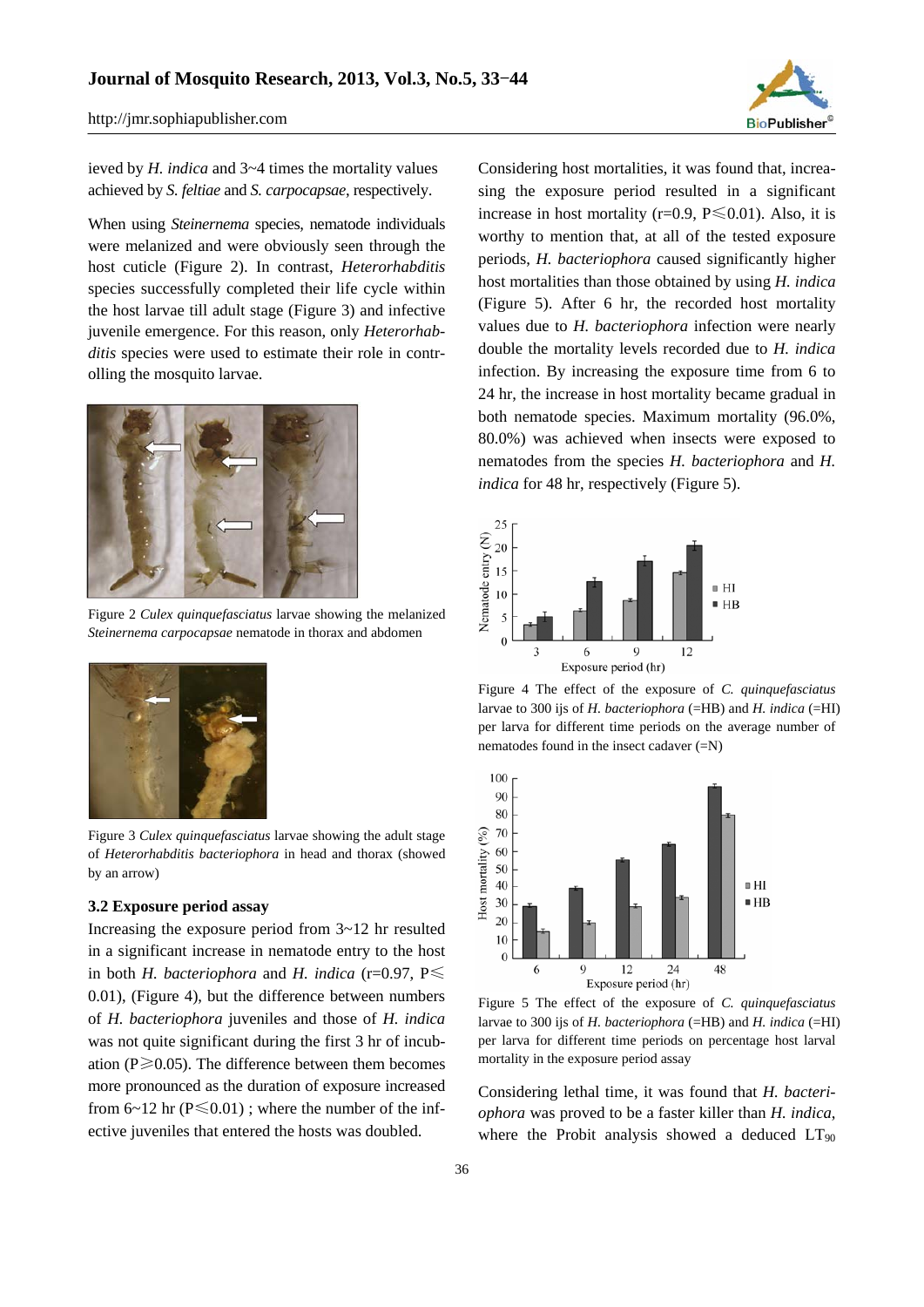values for *H. bacteriophora* of 43.12 hr in comparison with 82.64 hr for *H. indica*. It is worthy to mention that 12 hr of exposing the host larvae to infective juveniles of *H. bacteriophora* was sufficient time to kill 50% of the host population. Meanwhile, *H. indica* needed not less than a day to achieve the same control levels.

# **3.3 Dose response assay**

In the present experiment, increasing the infective juvenile nematode concentration of both *H. bacteriophora* and *H. indica* from 100 to 300 infective juvenile/  $4<sup>th</sup>$  instar host larva resulted in a significant increase in host mortality (r=0.9,  $P \le 0.01$ , Figure 6). The increase in host mortality was gradual up to 200 ij/host. Further increase in juvenile concentration (250, 300 ij/host) resulted in a sharp increase in host mortality. The increase in host mortality was significant only when 300 infective juvenile of both species were used per host larva, where the maximum host mortality levels were 96.0%, 80.0%, respectively. The  $LC_{50}$  value was 121.5 ij/host for *H. bacteriophora* as compared with 141.7 ij/host for *H. indica*.



Figure 6 The percentage mortality of 4<sup>th</sup> insatr *C. quinquefasciatus* larvae following exposure to different concentrations of ijs of *H. bacteriophora* (=HB) and *H. indica* (=HI)

The experiment was repeated using *H. bacteriophora* only and  $2<sup>nd</sup>$  and  $3<sup>rd</sup>$  instar larvae as host to detect the effect of host instar on the control process (Figure 7).

Increasing nematode concentration from 100 to 300 ij/ larva resulted in significantly increasing the levels of mortality in  $3^{rd}$  and  $4^{th}$  larval instars (r=0.9, P  $\leq$  0.05). By using  $2<sup>nd</sup>$  instar mosquito larvae as hosts; no significant change in larval mortality was recorded by increasing the infective juvenile concentration from 100 to 300 ( $P \ge 0.05$ ).



Figure 7 Percentage mortality of second, third, and fourthinstar larvae of *C. quinquefasciatus* at different ij concentrateions of *H. bacteriophora*. Mortality was recorded after 48 hr of incubation

The effect of increasing host instar from  $2<sup>nd</sup>$  to  $3<sup>rd</sup>$ instar was delayed up to 200 ij/larva, where there was no significant difference between  $2<sup>nd</sup>$  and  $3<sup>rd</sup>$  instar larval mortalities at lower nematode concentrations (P $\geq$ 0.05). The 3<sup>rd</sup> and 4<sup>th</sup> instar larvae were more susceptible to infection than  $2<sup>nd</sup>$  instar and the recorded host mortalities were 90.9%, 96.0% and 55%, respectively.

Considering  $LC_{50}$ , it was found that 121.5 ij/larva and 143.5 ij/larva were sufficient to kill 50% of  $4<sup>th</sup>$  and 3<sup>rd</sup> instar larval populations, respectively. Meanwhile, to achieve 50% decreases in population of  $2<sup>nd</sup>$  instar larvae, 231.8 ij/larva were needed.

Since both of the tested *Heterorhabditis* species completed their life cycle within the mosquito larvae, the nematode recovery was measured for both species as an indication of the ability of the nematode species to persist and multiply in this host. The infective juvenile production (recovery) for both species increased with increasing initial infective juvenile concentration up to approximately 200 infective juveniles/ host (r=0.9,  $P \le 0.01$ ), where a total average of 68.3 and 97.1 infective juveniles of *H. bacteriophora* and *H. indica*, respectively, were produced (Figure 8). The maximum number of infective juveniles produced, was 136.6 ij/host for *H. bacteriophora* (df=14, F=37.77,  $P \le 0.01$ ) and 134.3 ij/host for *H. indica* (df=14, F= 42.25,  $P \le 0.01$ ). Increasing nematode concentration to more than 200 ij resulted in a decline in nematode recovery ( $r=-0.9$ ,  $P \le 0.01$ , Figure 8). However, the number of infective juveniles produced per host dropped to levels comparable with low initial densities when nematode initial densities were raised to 300.

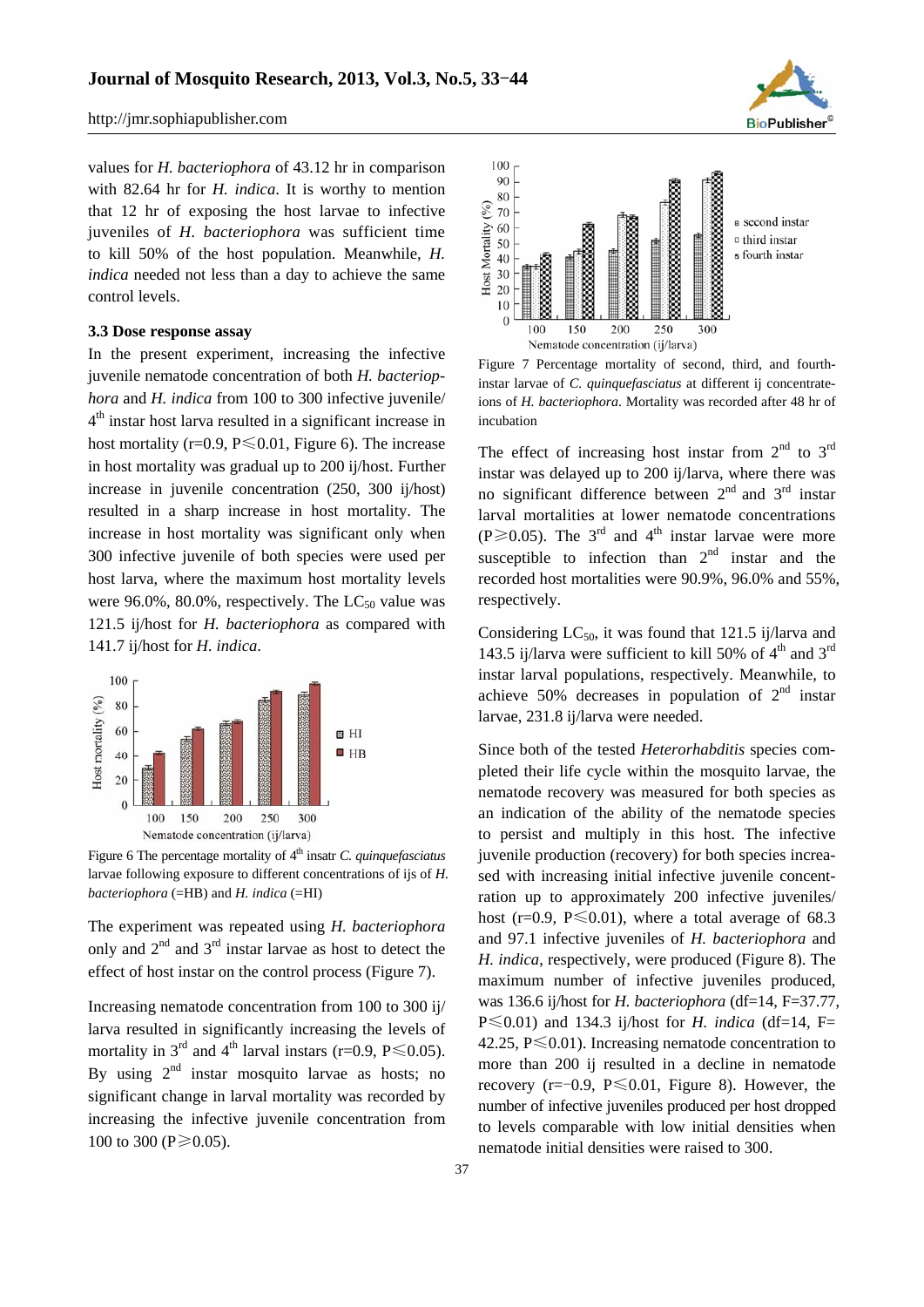



Figure 8 Mean number of individual infective juveniles of *H. bacteriophora* (=HB) and *H. indica* (=HI) emerged from a *C. quinquefasciatus* cadaver as a function of changing initial nematode density

Generally, both species were similar in their recovery from cadavers as they were both interacting with the same manner to increasing nematode concentration/ host with no significant difference between numbers of their produced juveniles ( $P \ge 0.05$ ).

The effect of increasing the initial nematode concentration of *H. bacteriophora* on the length of the resulted hermaphrodites (produced at the first generation within the host) was determined. Since both species showed similar recovery pattern, only *H. bacteriophora* was selected in this assay. Changing concentration of nematodes/host resulted in a significant change in hermaphrodite length after 48, 72 and 96 hr of exposure. Adult length increased with increasing initial nematode concentration up to 150 infective juvenile/host then declined with further increase in nematode concentration,  $P \le 0.05$  (Figure 9).



Figure 9 Mean adult hermaphrodite length of *H. bacteriophora* at 48, 72 and 96 hr post exposure

Initially, after 48 hr of exposure, only hermaphrodites at low densities (below 100) were small. The effect of high density on hermaphrodite length was delayed till 72 and 96 hr. The growth rate was nearly constant during the  $1<sup>st</sup>$  2 days and did not change by changing initial nematode concentration, i.e. it is not affected by crowding yet. Further increase in concentration did not negatively affect the adult length after 2 days; i.e. the nematodes can tolerate this level of crowding. After 48 hr, the adult length (3.3 mm) was still greater than those of control (2.76 mm) even at maximum nematode density of 300. The maximum adult length was 3.4 mm at nematode concentration of 200.

The effect of crowding was obvious after 3 to 4 days post infection, where the adult length changed signifycantly upon increasing nematode concentration from 0 to 250 and decreased to a size smaller than that of control at 300 nematode/host. The maximum adult length was 4.7 mm and 5.9 mm when using 200 and 150 ij/host after 72 and 96 hr, respectively.

After 3 days of infection, adults were significantly shorter when concentration of nematodes infective juveniles was raised to 250 and 300. Raising the concentration from 50 up to 200 resulted in a gradual increase in adult length reaching maximum length at 150~200 nematodes/host, after which adult length decreased sharply.

After 72 and 96 hr, further increase in initial nematode density resulted in a significant decrease in hermaphrodite length comparable to control levels after 72 hr (3.7 and 3.4, respectively) and less than control after 96 hr (3.4 and 5.3, respectively) (r= $-0.9$ , P $\leq 0.01$ ).

Increasing initial nematode concentration up to 300 ij/host resulted in a decrease in the length of the emerging juveniles of the  $1<sup>st</sup>$  generation that were migrating out of the cadaver. Maximum infective juvenile length (651.6 µm) for *H. bacteriophora* occurred at low densities (50 nematode/host), not at the densities producing the maximum number of infective juveniles (Figure 10). Infective juvenile length declined sharply upon treatment until initial densities of 200 for, approximately 546.6  $\mu$ m (r=-0.97, P $\leq$ 0.01). The decline in length was more gradual at higher initial densities ranging from 250 to 300 nematode/host ( $P \ge 0.05$ ).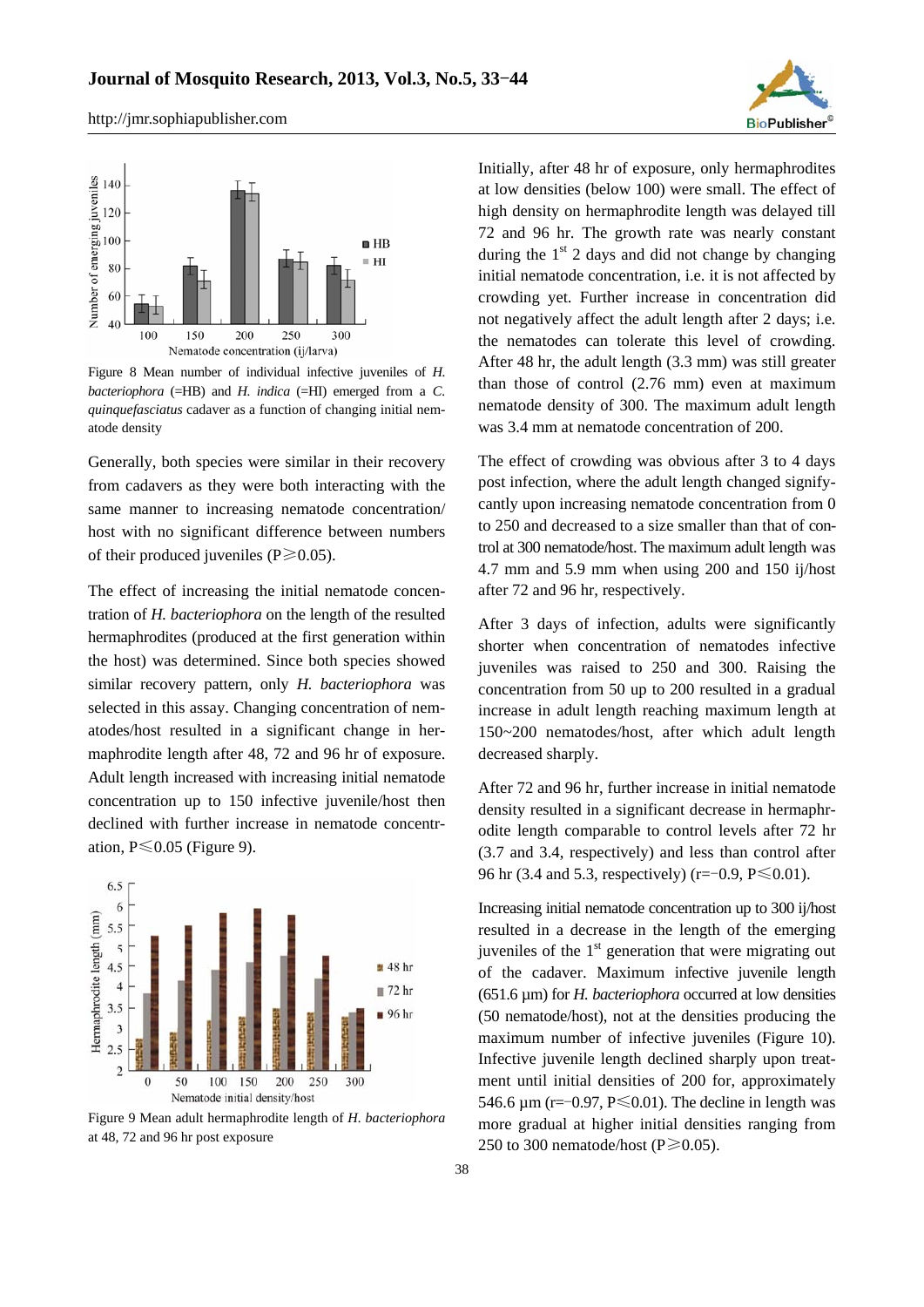



Figure 10 Mean length of individual infective juveniles of *H. bacteriophora* emerged from a *C. quinquefasciatus* cadaver as a function of changing initial nematode density

## **4 Discussion**

Mosquito insecticide-resistance at larval stages is extremely high compared to adult stage. For this reason, another biological, safe, and effective control method is favored over the chemical one. In the present study, the nematode impact in biological control of mosqueitoes was ranked according to various factors affecting the infection process. The exposure period assay indicated, indirectly, how quickly insects were infected by the nematodes. The one-on-one and dose response assays measured the overall infection process in regards to nematode species and doses which affects the control levels as well as the nematode characteristics as fecundity.

In the present study, one-on-one assay indicated that *H. bacteriophora* is more virulent to mosquito larvae than *H. indica* and the recorded mortality values give a promising spot light on the possibility of using both species to control mosquito larvae. Our results were in agreement with the early work of Poinar & Kaul (1982), where they investigated the parasitism of *C. pipiens* by the nematode, *H. bacteriophora* and they recorded high levels of host mortality.

On the other hand, both tested *Steinernema* species failed to establish in the *C. quinquefasciatus* mosquito larvae and were melanized. Bronskill (1962) recorded melanization of Neoaplictanid rhabditoid nematode (DD136) by *A. aegypti* larvae.

In the exposure period assay, both *Heterorhabditis* species entered the host with nearly the same rate during the first 3 hr. Increasing exposure time separated the efficiencies of both species as fast invader (*H. bacteriophora*) and slower invader (*H. indica*). By the end of 12 hr exposure period, *H. bacteriophora* was proved to be still more active than those of *H. indica* and this might be the reason for the higher *H. bacteriophora* numbers that entered the larvae (20 ij) in comparison with (14 ij) in case of *H. indica*. These two parameters (invasion rate and nematode numbers) are closely related, and are considered characteristic for specific nematode species. On the other hand, Abd El Rahman & Hussein (2007) recorded that *H. indica* invaded *G. mellonella* larvae in higher numbers than *H. bacteriophora* only at lower initial nematode concentration while *H. bacteriophora* entered in higher numbers than *H. indica* at high nematode concentrations.

Concerning the effect of exposure period on host mortality, *H. bacteriophora* was found to be a faster killer for *C. quinquefasciatus* (with high invasion rate) than *H. indica*. This was clear from the LT90 values. In this context, *H. bacteriophora* needed 43.12 hr to kill 90% of the host population which is nearly half of the time needed by *H. indica* to attain the same host mortality values. These results support the previous ones concerning nematode entrance as a measure of invasion rate. However, low penetration level and slow invasion rate may not necessarily mean that a nematode has lower efficacy. In the present work, *H. indica* raised the host mortality percentages very efficiently reaching 80%, which is a good indication of virulence towards this host species. This contrast may be attributed to variation in infection strategies. Since the infective juveniles of heterorhabditid nematodes develop into hermaphrodites, a single invader can potentially reproduce. For this reason, low number of nematodes entering to their hosts will be sufficient to establish the next generation. In contrast, steinernematids are amphimictic and mating is necessary to reproduce, thus an invasion of high numbers of individuals increases the probability of mating and further reproduction (Koltai et. al., 1995).

The data obtained in the exposure period assay suggest that this assay may be used to compare different species or production batches of nematodes with different penetration ability. However, the biological impact of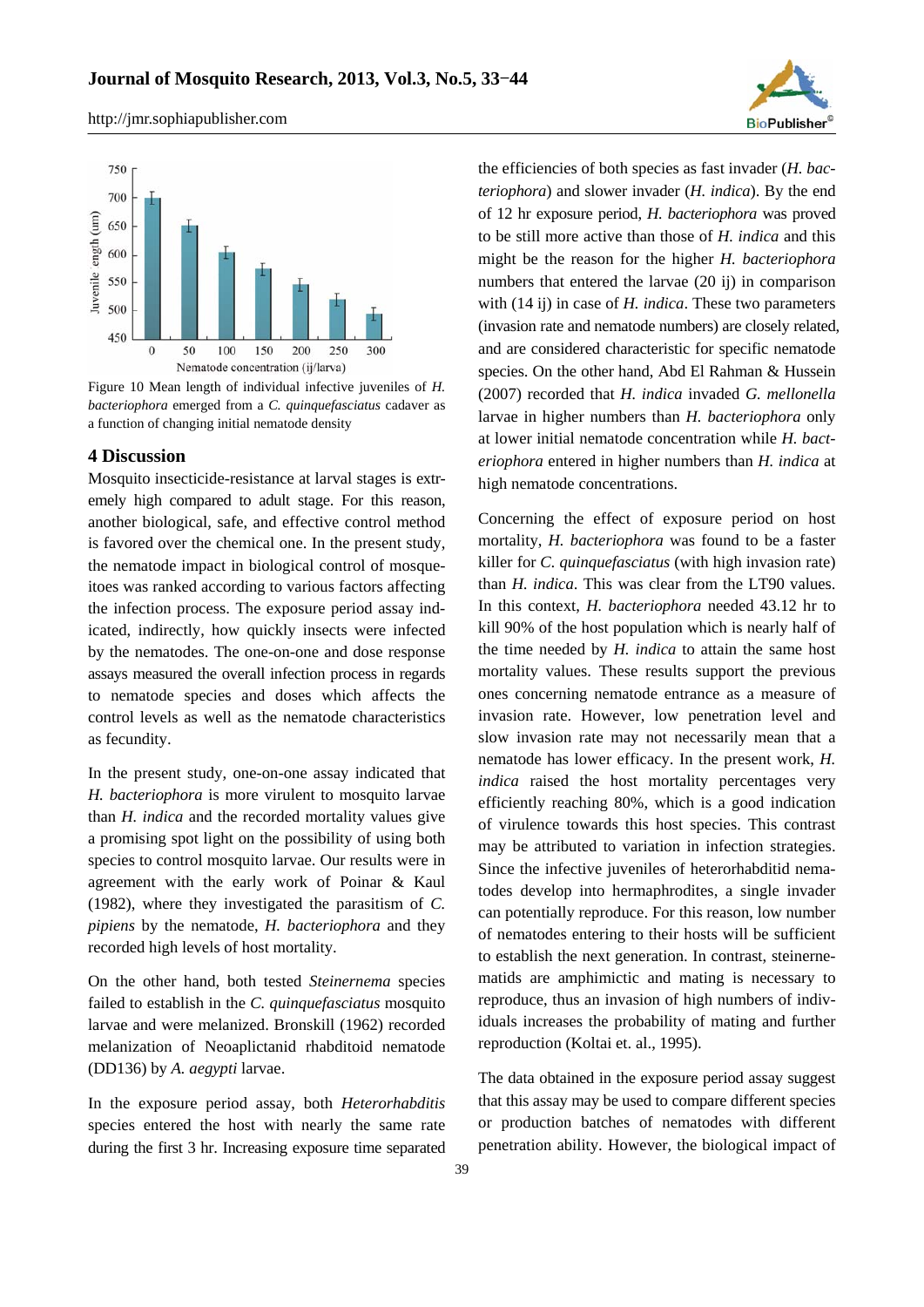

this assay and its relationship to nematode activity in the field is yet to be determined.

The dose response assay could be another way to determine nematode virulence. The increase in nematode infective juvenile numbers/ host larva resulted in an increase in mortality of  $3<sup>rd</sup>$  and  $4<sup>th</sup>$  instars of mosquito larvae after using both *Heterorhabditis* nematode species. These results were in agreement with the effect of host size recorded by (Poinar & Kaul, 1982). From the factors that governed the degree of infection is the stage of the host. Parasitism in general was highest in fourth instar larvae. This is due to the fact that larger hosts could more readily ingest nematodes without damaging them. In contrast, second-instar larvae rarely ingested whole nematodes, more often crushing them with their mandibular teeth because of their smaller oral aperture. Once the nematode cuticle was broken, the parasite perished.

Our results and early work of Dadd (1971) and Poinar & Kaul (1982) were following the same pattern of response to changing nematode concentration, but their work showed the inability of the rhabditoid nematodebacteria system to complete their life cycle in *C. pipiens* mosquitoes. However, the mortality records were in agreement with our records concerning the host instar effect. They observed that although  $4<sup>th</sup>$  instar larvae may ingest hundreds of nematodes within few hours, very few individual successfully established themselves in the hemocoel and that those worms remaining within the peritrophic membrane commence to disintergrate within a few hours, often leaving no recognizable remains after a day. But the benefit of our nematode strains is that they were able to complete their life cycle in their host larvae till infective juvenile emergence. The same pattern of dose response was found in their experiment.

These results were in agreement with those of Capinera et al., (1988) who found a positive correlation between numbers of infective juvenile used and the number of nematodes which successfully invaded the host. Meanwhile, Abd El Rahman & Hussein (2007) did not found a significant effect of increasing nematode concentration from 250 to 500 ij/host neither on mortality of *L. decemlineata* larvae nor on the nematode invasion rate. They also did not find a significant difference in  $3<sup>rd</sup>$ and  $4<sup>th</sup>$  instar larval mortality upon exposure to *H*. *bacteriophora* infective juveniles for 24 to 72 hr.

Considering nematode fecundity after changing initial nematode concentration per host, the results showed that *H. bacteriophora* was able to tolerate high densities within the host than *H. indica* but both species responded with the same pattern to increasing nematode concentration. Metabolic rate, processing of host tissues by symbiotic bacteria, and the physiological parameters required for growth differ between nematode species. Differences between both heterorhabditid species may result from the differences in host utilization. Also, the reason for the differences in the effect of viable bacterial cells of *P. luminiscens* (*H. bacteriophora*  symbionts) may be that these bacteria could survive more the host immune response and present toxic components that killed the host while the bacterial symbionts of *H. indica* were susceptible to host immune system (Selvan & Blackshaw, 1990).

The effect of initial infection density was noticed clearly in the quality of the produced nematode adults as well as the produced juveniles which in turns had an important influence on the population dynamics of parasites. Hermaphrodite length is often used as an indirect measure of nematode fecundity (Selvan et al., 1993). The decline in length which is an indication of reduced fecundity at low density may be probably due to either the decreased level of bacterial inoculums causing slower break down of host tissues, or conversely, insufficient bacterial culling by the nematode resulting in unrestrained bacterial growth. In contrast, at high densities, host utilization by nematode and bacteria is more rapid and may result in inadequate nutrition resulting from competition for limited nutrients within the host. Because *H. bacteriophora* was able to survive at high densities, this could explain how it successfully reproduced at all of the studied densities.

The effect of the initial infection density on juvenile length was clearly obvious, where the longest infective juveniles were produced at lowest densities, not at the densities producing the largest number of infective juveniles. Abd El Rahman & Hussein (2007) recorded a negative correlation between infective juvenile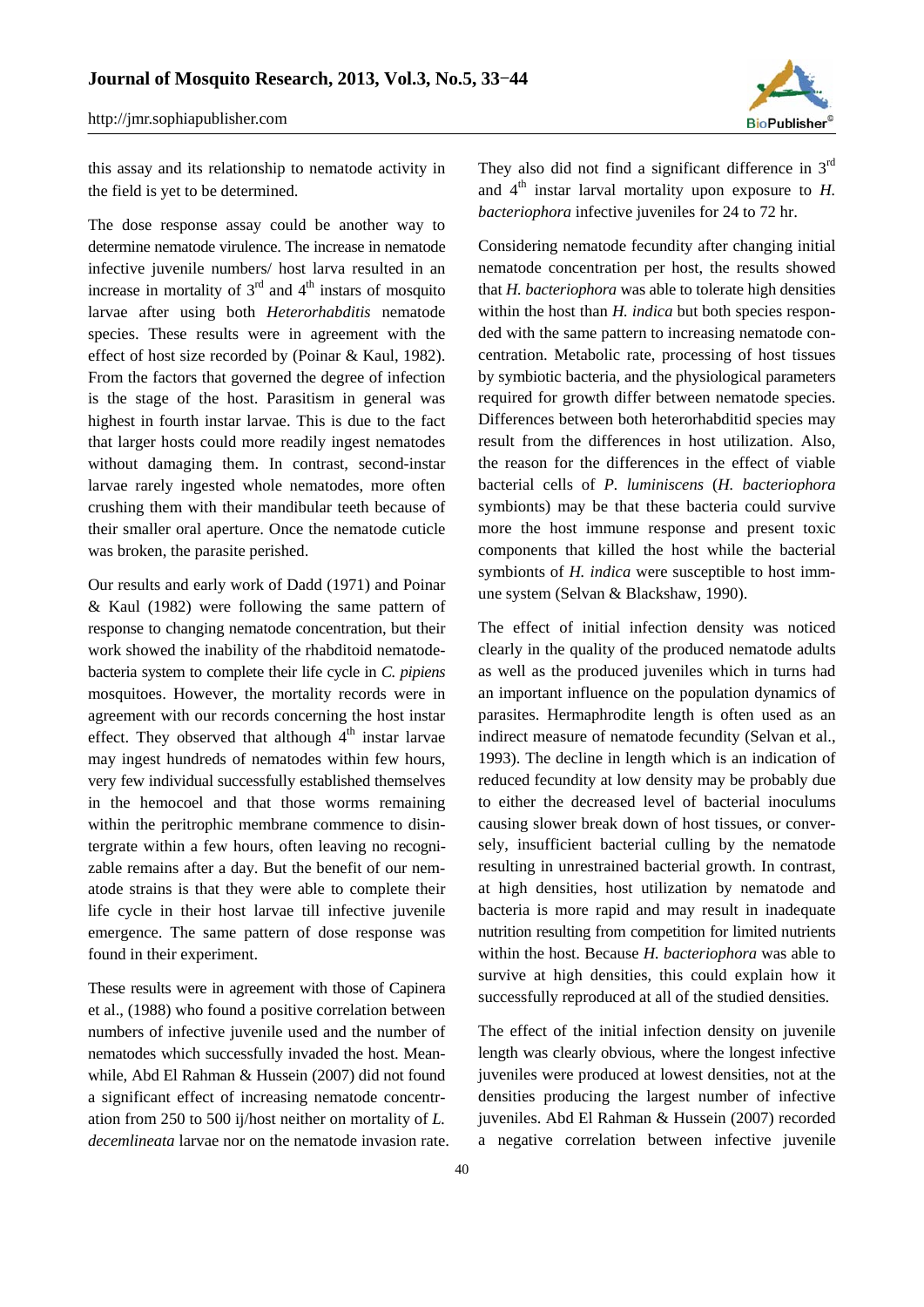

length of both *H. bacteriophora* and *H. indica* with increasing infection density. In this respect, the larger host supports more the development of higher numbers of juveniles without competitions and constrains that were found in small hosts, where crowding effect appears as a great factor affecting juvenile growth and hence juvenile length.

The tradeoff between quantity and quality of emerging infective juveniles (in respect to length) has been reported early for other parasites (Kino, 1984). Because taller infective juveniles harbor more nutrients, they can be expected to survive for a longer period than shorter nematodes. These juveniles were expected to be more active and hence have higher searching capacity than shorter, less active ones. In contrast, producing large numbers of small, short-lived infective juveniles may decrease the probability of rapidly locating a new host. The explanation of these results may rely on the lipid content of the nematode juveniles. Lewis et al. (1995) studied the relationship between the metabolic rate, energy reserves, and foraging behavior in three species of entomopathogenic nematodes; *S. carpocapsae*, *S. glaseri*, and *H. bacteriophora*, each species is characterized by differing in juvenile length. Their studies showed that lipids, the major components of nematode energy reserves, were stored in larger quantities in longer juveniles than in shorter ones. These lipids were declined at species-specific rates.

The density-dependent factors may play an important role in entomopathogenic nematode fecundity. The density dependent effect may be important in regulating nematode populations either by acting directly through affecting the numbers of infective juveniles produced from each cadaver, or indirectly, by changing the infective juvenile longevity. In laboratory culturing and biological control applications where recycling and persistence is advantageous, the impact of infection density may be of critical importance in maximizing nematode efficacy.

The dose response bioassays has been used many times previously and probit analysis has been used to analyze the data to calculate  $LC_{50}$  values. However, when a parasite is highly virulent, the applicability of probit analysis is questionable, since a single steinernematid or heterorhabditid nematode is often capable of killing an insect (Ricci et al., 1996).

Although similar ranking was observed in the present bioassays, the ability to separate the species statistically varied among assays. One-on-one assay effectively separated *H. bacteriophora* and *H. Indica* from each other and from *S. carpocapsae* and *S. feltiae*. The later two species could not be separated from each other by this assay. This assay was conducted in multi-well plates, so, nematodes and insects were kept in close contact and the influence of foraging strategies was limited. Differences in nematode ability to penetrate into the insect and complete its life cycle served as the main factor distinguishing between species. Also, the dose response assay could not separate both heterorhabditid species from each other except in the low and high doses of 100 and 200 ij/insect after 48 hr. These treatments were the best for separating both species. The  $LC_{50}$  or  $LC_{90}$  values also separated both species.

The present work dealt with demonstrating the variations of entomopathogenic nematode species performance in different bioassays. The differences in the activity of nematodes in the exposure period assay made a spot light on the potential of measuring some behavioral responses as specific criteria for nematode virulence. The presented data support the fact that, since nematodes vary in their behavior, one bioassay cannot be used as a unique measure of virulence for all species (Caroli et al., 1996).

In general, particular bioassays may be used for other purposes: for the selection of a specific population for use against an insect, a variable assay measures which are more laborious but simulate natural environmental conditions or invasion by nematode (e.g. nematode entrance) should be considered. In cases where production batches of the same nematode strain are compared, a simple rapid assay is needed (e.g. One-on-one or exposure period assay). The obtained results may add much to our information concerning the use of nematode-bacteria system to control *C. quinquefasciatus* larvae. Its significance is that it is the first attempt in Egypt to get benefits of augmenting host-specific, lethal bacteria within the nematode to the aquatic larvae to reduce the mosquito population before adult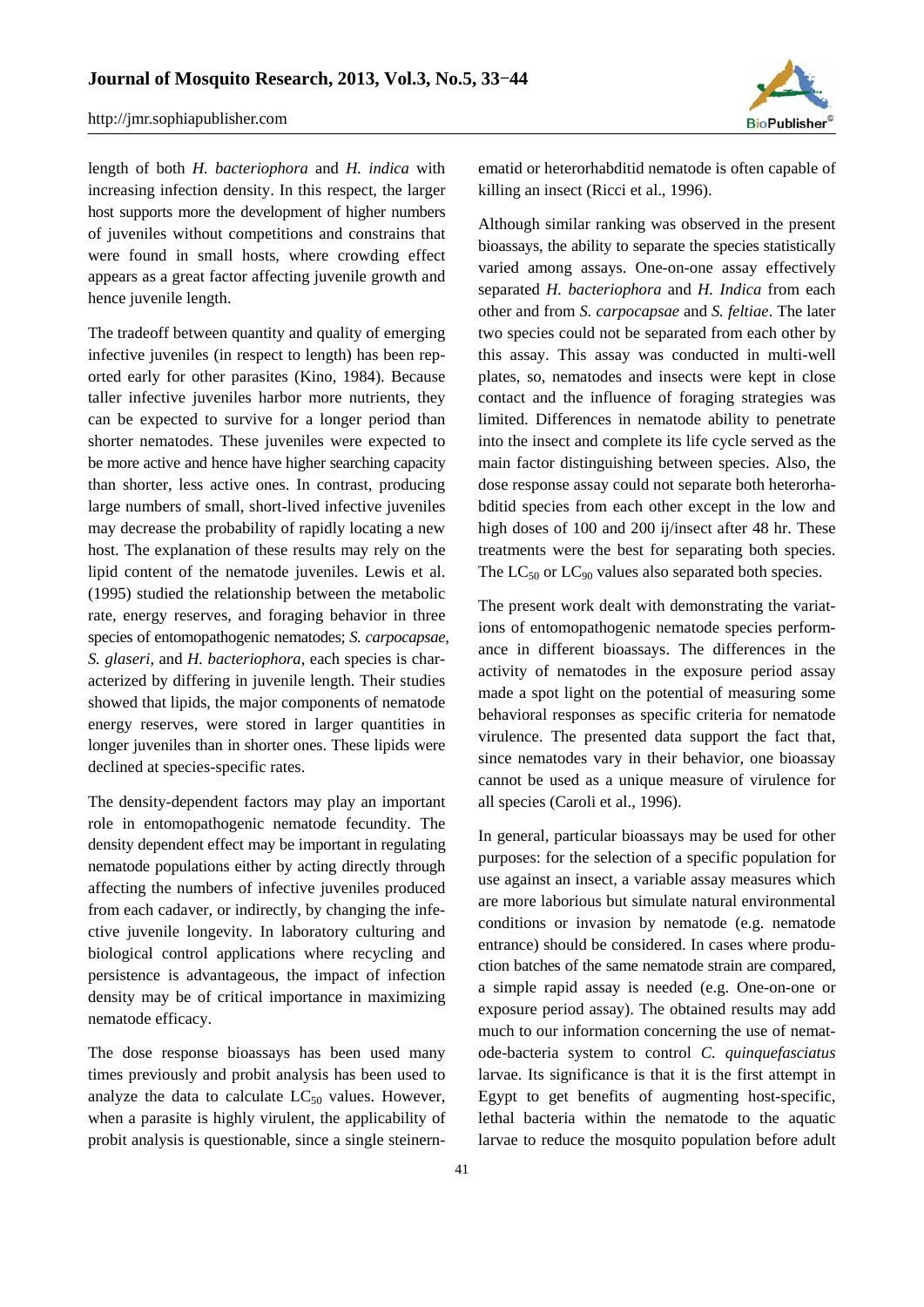

emergence as well as producing nematode progeny that can re-infect another bottom-feeding host nearby in the system.

The use of laboratory pathogenecity bioassays in these experiments has been relevant in showing consistently the pathogenic capability of the heterorhabditid nematodes over steinernematid one and hence their symbiotic bacteria, *P. luminiscens* over that of *X. nematophilus* to *C. quinquefasciatus* larvae, although, these laboratory bioassays do not provide an assurance of field efficacy, so, field application studies should be done. However, they guaranteed the promising value of using entomopathogenic nematodes of the genus *Heterorhabditis* in controlling the aquatic larvae. These aquatic systems do not introduce the detrimental effect of sun light and ultraviolet radiation as well as desiccation on these types of nematodes as it usually happens in agricultural systems which are considered the most important factors that lower the efficacy of applying these entomopathogenic nematodes in agricultural systems. This was because the bacteria are susceptible to sunlight and U.V. radiation, also, desiccation is a major concern for the nematode itself, where all nematodes need at least a water film to move through it and infect a host. In this system of aquatic habitat, many of the mosquito larvae are bottom feeders, and hence they were protected from sunlight and U.V. radiation.

# **References**

- Abbott W.S., 1925, A method of computing the effectiveness of an insecticide, J. Econ. Entomol., 18: 265–267
- Abd El-Rahman R.M., and Hussein M.A., 2007, Effect of different infection rates in *Galleria mellonella* larvae on the quality of the produced *Heterorhabditis* juveniles, Egypt. J. Biol. Pest Control, 17(2): 91-97
- Achinelly M.F., Micieli M.V., Marti G.A., and García J.J., 2004, Susceptibility of neotropical mosquito larvae (Diptera: Culicidae) and non-target aquatic organisms to the entomrasitic nematode *Strelkovimermis spiculatus* Poinar & Camino, 1986 (Nematoda: Mermithidae), Nematology, 6: 299-302 http://dx.doi.org/10.1163/156 8541041217951
- Bedding R.A., and Akhurst R.J., 1975, A simple technique for the detection of insect parasitic rhabditid nematodes in soil, Nematologica, 21:109-110 http://dx.doi.org/10.1163/187

292 5X00419

- Begley W., 1990, Efficacy against insects in habitats other than sail, ln: Gaugler R. and Kaya H.K., Eds, Entomopathogenic nematodes in biological control, Boca Raton, FL, USA, CRC Press: 215-231
- Boemare N., 2002, Entomopathogenic nematology, Wallingford, UK: CABI Publishing, Biology, taxonomy and systematics of *Photorhabdus Xenorhabdus*, P: 35-56 http://dx.doi. org/10.1079/9780851995670.0035
- Bronskill J.F., 1962, Encapsulation of Rhabditoid nematodes in mosquitoes, Can. J. Zool., 40: 1269-1275 http://dx.doi.org/ 10.1139/z62-103
- Burnell A.M., and Stock S.P., 2000, *Heterorhabditis*, *Steinernema* and their symbionts lethal pathogens of insects, Nematologica, 2: 31-42 http://dx.doi.org/10.1163/156854 100508872
- Cagnolo S.R., and Almirón W.R., 2010, Capacity of the terrestrial entomopathogenic nematode *Steinernema rarum*  (Rhabditida: Steinernematidae) to parasite *Culex apicinus* larvae (Diptera: Culicidae), Rev. Soc. Entomol. Argent., 69: 141-145
- Capinera J.L., Pelissier D., Menout G.S., and Epsky N.D., 1988, Control of black cutworm, *Agrotis ipsilon* (Lepidoptera: Noctuidae), with entomogenous nematodes (Nematoda: Steinernematidae, Heterorhabditidae), J. Invert. Pathol., 52: 427-435 http://dx.doi.org/10.1016/0022-2011(88)90055-9
- Caroli I., Glazer I., and Gaugler R., 1996, Entomopathogenic nematode infectivity assay: Comparison of penetration rate into different hosts, Biocontrol Science and Technol., 6:227-233 http://dx.doi.org/10.1080/09583159650039412
- Dadd R.H., 1971, Size limitations on the infectibility of mosquito larvae by nematodes during filter-feeding, J. Invert. Pathol., 18: 246-251 http://dx.doi.org/10.1016/00 22-2011(71)90152-2
- de Doucet M.M.A., Miranda M.B., and Bertolotti M.A., 1998, Infectivity of entomogenous nematodes (Steinernematidae and Heterorhabditidae) to *Pediculus humanus capitis* De Geer (Anoplura: Pediculidae), Fundam. Appl. Nematol., 21: 13-16
- Finney D.J., 1971, Probit Analysis (3rd. ed.), London Cambridge University Press, 197: 318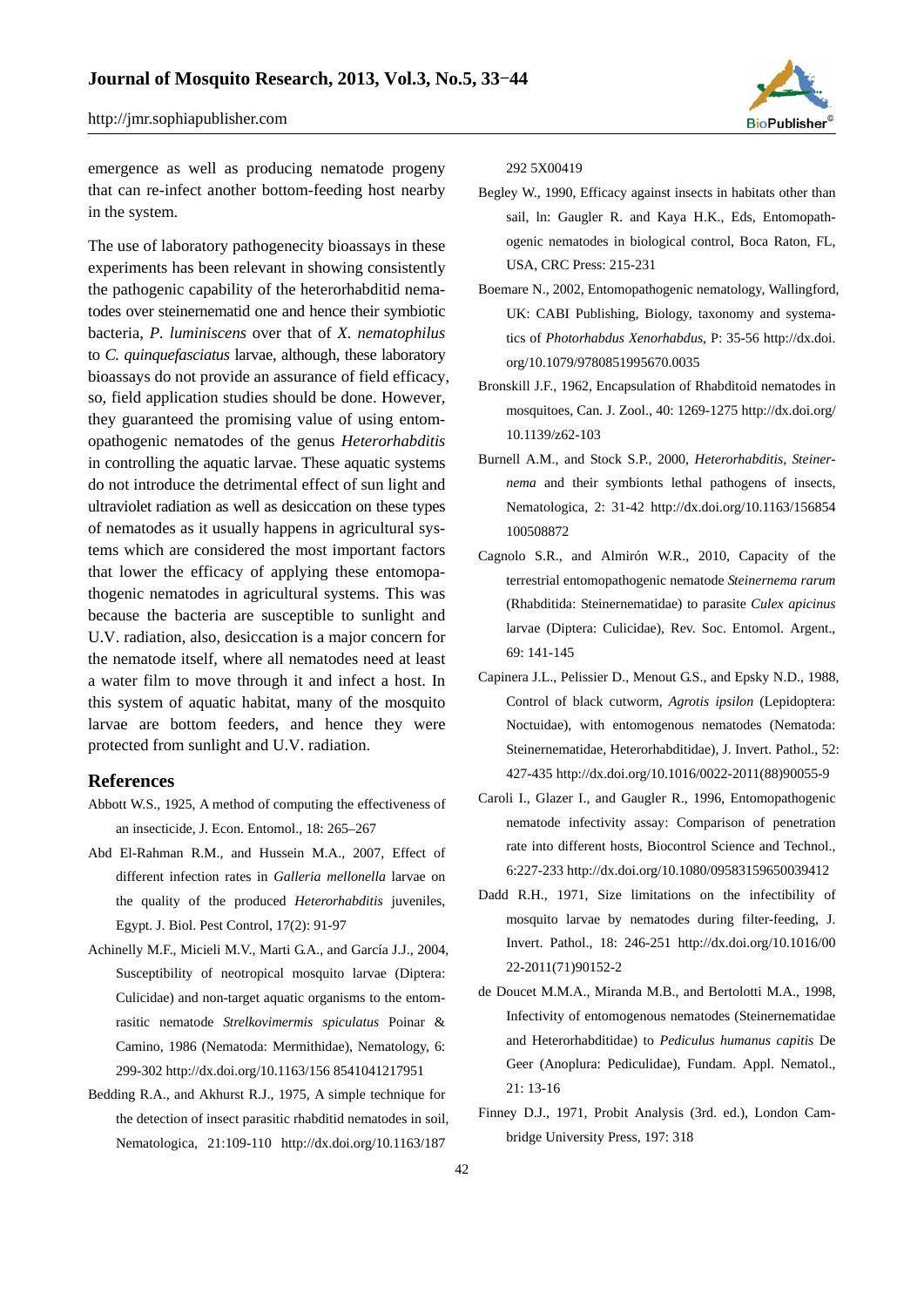

- Grewal P.S., and Georgis R., 1998, Entomopathogenic nematodes, In: Methods in Biotechnology, Hall F.R., andMenn J., Eds., Biopesticides: Use and Delivery, Humana Press, Totowa, 5: 271-299
- Grewal P.S., Ehless R.U., and Shapiro-Ilan D.I., 2005, Nematode as biological control agents, Wallingford, UK: CABI Publishing, pp:115-146 http://dx.doi.org/10.1079/ 9780851990170.0000 http://dx.doi.org/10.1079/97808519 90170.0115
- Hazir S., Kaya H.K., Stock S., and Kesk P.N., 2004, Entomopathogenic Nematodes (Steinernematidae and Heterorhabditidae) for Biological Control of Soil Pests, Turk. J. Biol., 27: 181-202.
- Kaya H.K., and Gaugler R., 1993, Entomopathogenic nematodes, Ann. Rev. Entomol., 38: 181-206 http://dx.doi.org/ 10.1146/annurev.ento.38.1.181 http://dx.doi.org/10.1146/ annurev.en.38.010193.001145
- Kino H., 1984, Parasite density and the fecundity of *Angiostrongylus cantonensis* in rats, Parasitology, 89: 275-286 http://dx.doi.org/10.1017/S003118200000130X PMid:6504559
- Koltai H., Glazer I., and Segal D., 1995, Reproduction of the entomopathogenic nematode *Heterorhabditis bacteriophora* Poinar: Hermaphroditism vs Amphimixis, Fundam. Appl. Nematol, 18: 55-61
- Lewis E.E., Selvan S., Campbel J.F., Gaugler R., 1995, Changes in foraging behaviour during the infectctive juvenile stage of epn, Parasitol., 110: 583-590 http://dx. doi.org/10.1017/S0031182000065306
- Miller R.W., 1989, Novel pathogenicity assessment technique for *Steinernema* and *Heterorhabditis* entomopathogenic nematodes, J. Nematol., 21: 574
- Park Y., Kim Y., Tunaz H., and Stanley D.W., 2004, An entomopathogenic bacterium, *Xenorhabdus nematophila*, inhibits haemocytic phospholipase A2 (PLA2) in tobacco hornworms, Manduca sexta, J. Invert. Pathol., 86: 65-71 http://dx.doi.org/10.1016/j.jip.2004.05.002

PMid:15261769

- Pérez-Pacheco R., Rodríguez-Hernández C., Lara-Reyna, J., Montes-Belmont R., Ramírez-Valverde G., and Martínez-Martínez L., 2004, Parasitismo de *Romanomermis iyengari* en larvas de tres especies de mosquitos en laboratorio y de *Anopheles pseudopunctipennis* en campo, Agrociencia, 38(4): 413-421
- Poinar G.O.Jr., and Kaul H.N., 1982, Parasitism of the mosquito Culex pipiens by the nematode *Heterorhabditis bacteriophora*, J. Invert. Pathol., 39: 382-387 http://dx.doi. org/10.1016/0022-2011(82)90063-5
- Poinar G.O.Jr., 1989, Non-insects hosts for the entomogenous rhabditoid nematodes *Neoaplectana* (Steiner-nematidae) and *Heterorhabditis* (Heterorhabditidae). Rev. Nematol., 12: 423-428
- Poinar G.O.Jr., 1990, Taxonomy and biology of Steinernematidae and Heterorhabditidae, In: Entomopathogenic nematodes in biological control, Gaugler R., andKaya H.K., Eds., Boca Raton, FL: CRC Press., pp: 23-61
- Ricci M., Glazer I., Campbell J.F., and Gaugler R., 1996, Comparison of Bioassays to Measure Virulence of Different Entomopathogenic Nematodes, Biocontrol Science and Technol., 6: 235-246 http://dx.doi.org/10.1080/09583 159650039421
- Santamarina M.A., Pérez-Pacheco R., and Martínez S.H., 2000, Susceptibilidad de las larvas de *Aedes aegypti* al parasitismo por *Romanomermis culicivorax* en condiciones de laboratorio y de campo en Oaxaca, México. Rev. Panam. Salud Pública, 8: 299-304 http://dx.doi.org/10.1590/S10 20-49892000001000001
- Selvan S., and Blackshaw R.P., 1990, The influence of *Neoaplectana bibionis* and *Heterorhabditis heliothidis* and their associated bacteria on oxygen consumption in Galleria mellonella, J. Invert. Pathol., 56: 20-24 http://dx. doi.org/10.1016/0022-2011(90)90139-W
- Selvan S., Gaugler R., and Lewis E.E., 1993, Biochemical energy reserves of entomopathogenic nematodes, J. Parasitol., 79: 167-172 http://dx.doi.org/10.2307/3283503
- Selvan M.S., and Muthukrishnan J., 1988, On certain correlations between host parameters and parasitoid production, Ann. Entomol., 8: 1-10